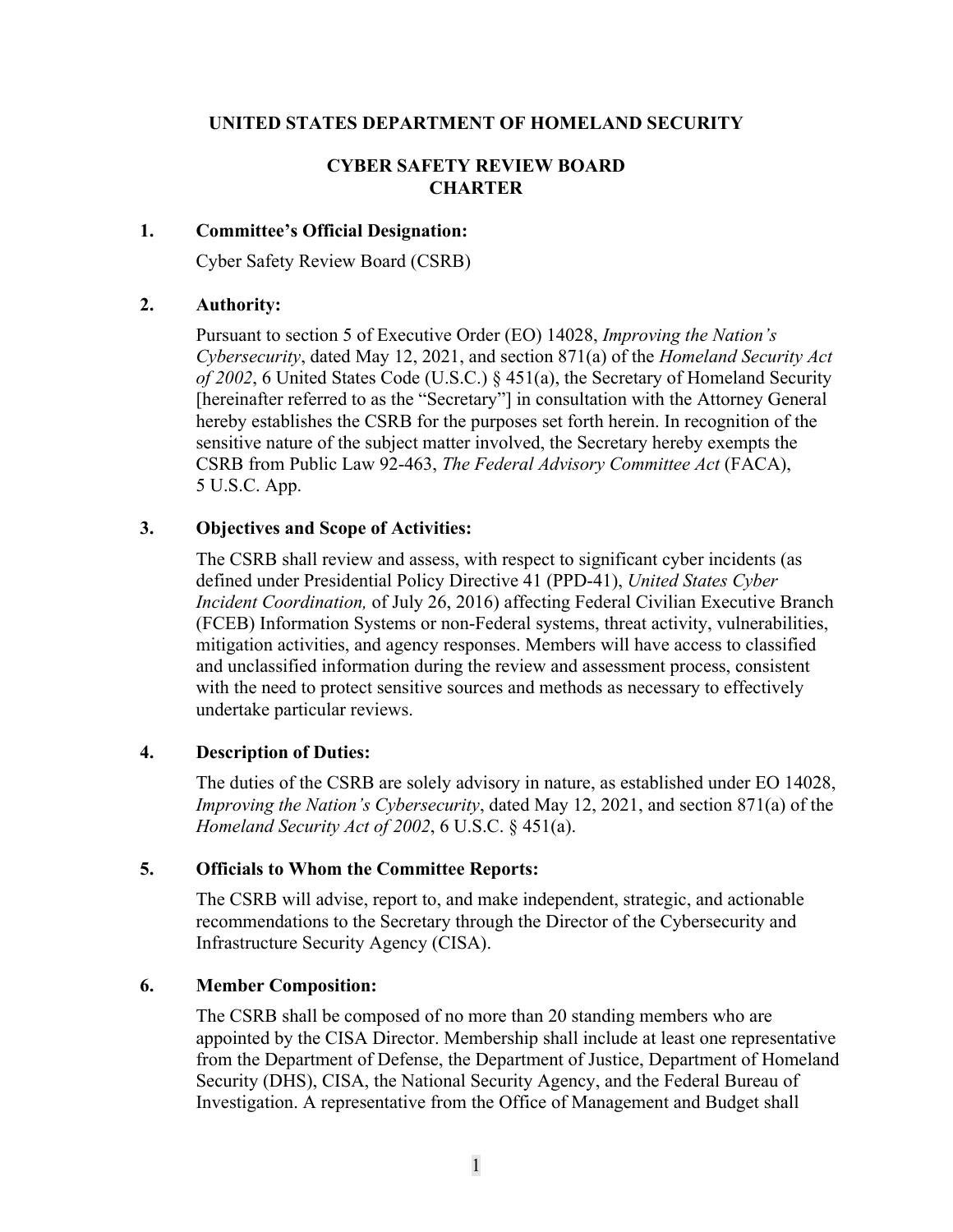participate in CSRB activities when an incident under review involves FCEB Information Systems. Additionally, the CISA Director shall appoint individuals from private sector entities to include appropriate cybersecurity or software suppliers. The CISA Director will coordinate with the DHS Under Secretary for Strategy, Policy, and Plans in selecting representatives for the CSRB.

Appointments shall be made without regard to political affiliation. Members shall operate in their personal capacity and, as such, will be expected to bring independent expertise to the CSRB rather than reflecting the equities of any current or previous employer or sector.

To aid in the review of specific incidents under review the CISA Director may invite the participation of others on a case-by-case basis depending on the nature of the incident. Such participants may serve as members or be asked to provide information and input to inform the members' development of advice, information, and recommendations of the CSRB.

Members who are not Federal employees will be appointed as expert and consultants pursuant to 5 U.S.C. § 3109 and serve as Special Government Employees (SGE) as defined in 18 U.S.C. § 202(a) and must complete New Entrant U.S. Office of Government Ethics (OGE) Form 450 financial disclosure reports and ethics training annually. Members may be required to sign a non-disclosure agreement (NDA). Members may also be required to obtain a security clearance.

The terms of SGE members shall be two years, renewable up to three times, except that a member may continue to serve until a successor is appointed. SGE appointments are personal to the member and cannot be transferred to another individual or other employees of the member's organization of employment. Members of the CSRB may not receive pay or benefits from the United States Government by reason of their service on the CSRB. In the event the CSRB terminates, all appointments to the board shall terminate.

For the CSRB to fully leverage broad-ranging expertise and perspectives, the membership should be diverse.

#### **Officers:**

The CISA Director shall biennially designate a Chair and Deputy Chair from among the members of the CSRB. The Chair shall be a Federal official, and the Deputy Chair shall be a private-sector member. The DHS Under Secretary for Strategy, Policy, and Plans shall serve as the initial DHS member of the CSRB and furthermore serve as the inaugural Chair for the first two-year term. The Deputy Chair will act as Chair in the absence or incapacity of the Chair or in the event of a vacancy in the office of the Chair, until a new Chair is appointed. The Chair or Deputy Chair shall preside at all full meetings of the CSRB.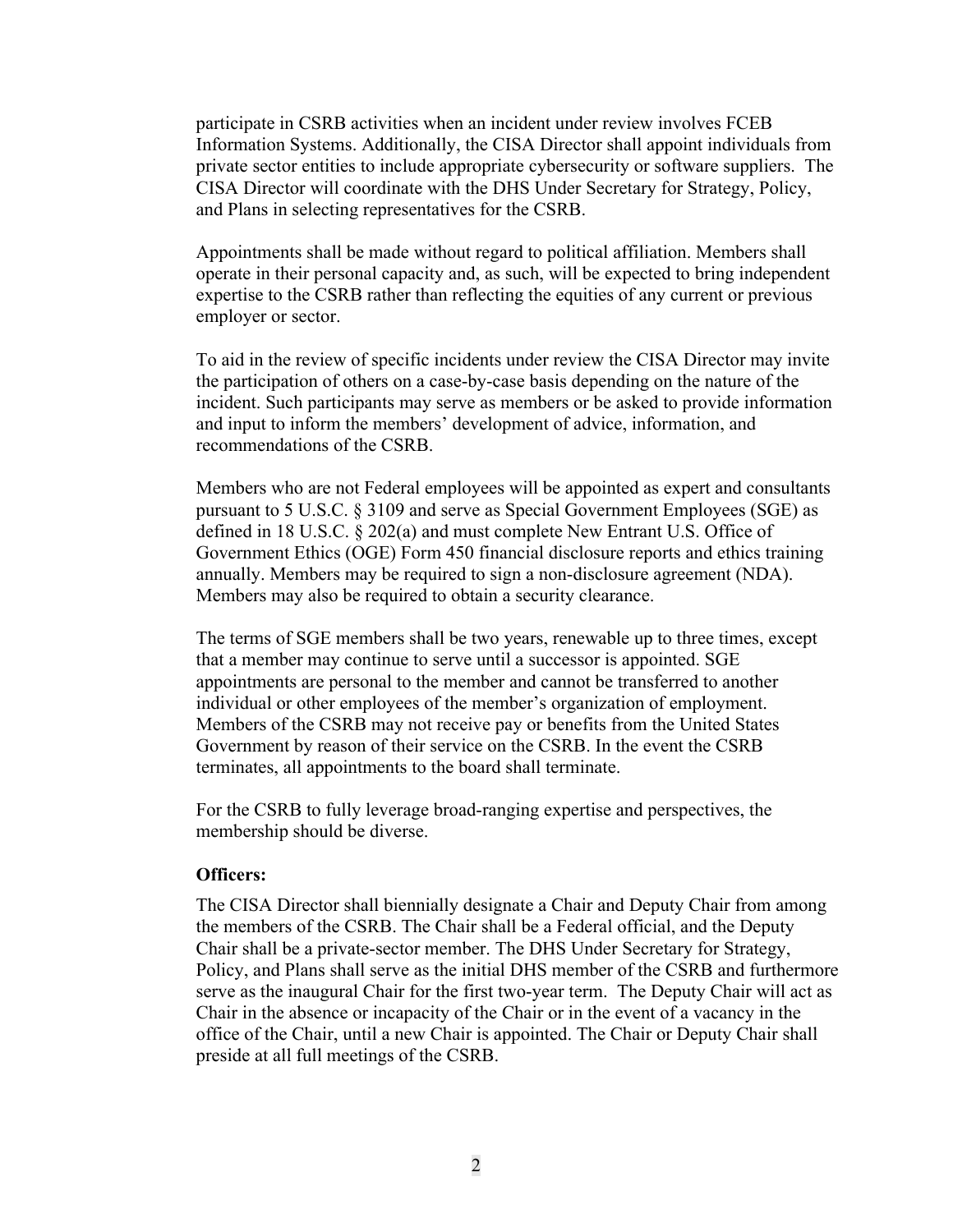#### **Reports:**

Following completion of a review and assessment of an incident, the CSRB Chair shall deliver the final report to the CISA Director to transmit, unaltered, to the Secretary, to include both findings and recommendations. A majority of CSRB members must agree by vote to submit the report. Any member or members may submit a minority report, which shall be attached to the majority report that is transmitted to the Secretary by the CISA Director.

The CSRB shall protect sensitive law enforcement, operational, business, and other confidential information, consistent with applicable law. The report may include a classified annex to include classified material and other sensitive nonpublic information that is protected from public release. Whenever possible, a version of the report will be made available, with any appropriate redactions, consistent with applicable law and the need to protect sensitive information from disclosure. The CSRB will only include non-public information in the public report with the express, written consent from the entity with control of the information.

The CSRB may also deliver interim reports and recommendations to the Secretary through the CISA Director when the CSRB determines by a vote that doing so may be in the interest of national security.

The Secretary, in consultation with the Attorney General, shall provide to the President, through the Assistant to the President for National Security Affairs (APNSA), any advice, information, and recommendations of the CSRB for improving cybersecurity and incident response practices and policy upon completion of the CSRB's review of an applicable incident.

### **7. Subcommittees:**

At the request of the CISA Director or the Chair, the DFO may establish subcommittees, task forces, or working groups (collectively referred to as "subcommittees") for any purpose consistent with this charter. In the event the subcommittee or CSRB terminates, all appointments to the subcommittee shall terminate. Subcommittees are responsible for executing the CSRB's directed tasks and reporting results to the CSRB.

Subcommittees shall be composed of at least two CSRB members and subject matter experts relevant to the matter before the subcommittee. The DFO, in consultation with the Chair and the CISA Director shall designate a Chair and Deputy Chair for each of the subcommittees from among the CSRB's members. Subcommittees may not work independently of the CSRB and must present their advice or work to the CSRB for full deliberation and discussion. Subcommittees have no authority to make decisions on behalf of the CSRB and may not report directly to any entity other than the CSRB. Subcommittee members may be required to sign an NDA and may need to be appointed as experts and consultants.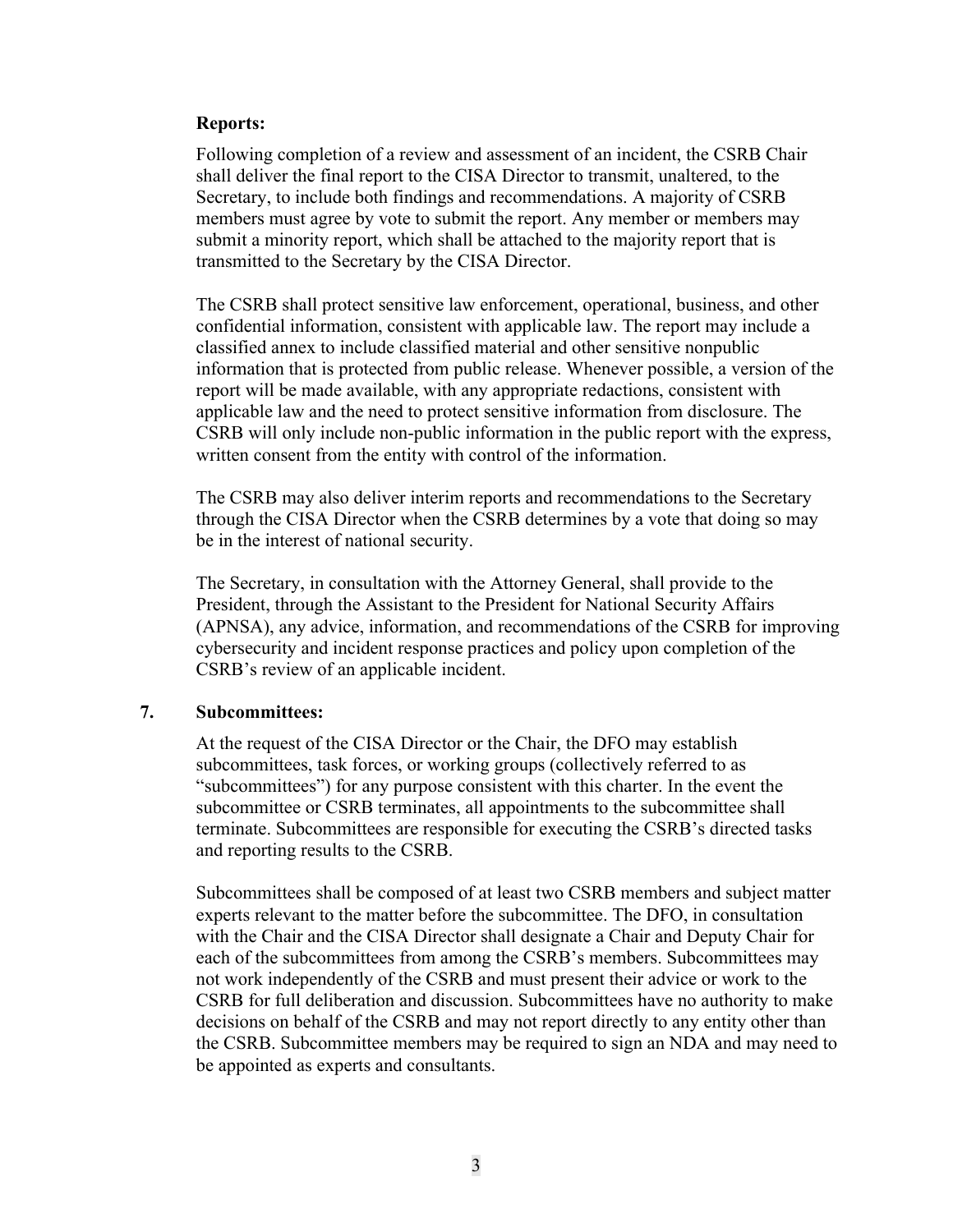## **8. Ethics Requirements:**

Individuals participating in the CSRB or any subcommittee of the CSRB are subject to the Federal conflict of interest statutes, and shall avoid taking any action that would result in an actual or perceived conflict of interest related to any nongovernmental entity. CSRB or subcommittee members will refrain from using any information obtained solely by virtue of their participation in the CSRB or any subcommittee of the CSRB for the benefit of external parties, including but not limited to their employer, organizations they are affiliated with in a personal capacity, or themselves personally. Such information includes, but is not limited to, classified, proprietary, procurement-sensitive, and non-public information. Failure to adhere to this requirement may result in consequences that include, but are not limited to, removal from and serve as a potential bar against future participation in the CSRB, for the individual and for the individual's employer. Finally, CSRB members could be subject to criminal penalties should their actions be found to violate any of the Federal conflict of interest statutes.

CSRB or subcommittee members will disclose to the DFO any potential conflict of interest that may affect their own impartiality, or external parties, including but not limited to their employer, organizations with which they are affiliated in a personal capacity, or themselves, in offering recommendations or other information. The DFO will be responsible for addressing conflicts of interest. For this purpose, potential conflicts of interest include an individual who:

- Is actively pursuing a government contract, grant, or other Federal award or funding directly related to the subject matter area in which the participant is offering recommendations as part of the CSRB;
- May have impaired objectivity in providing advice (e.g., participant provides recommendations that include assessments of itself or of a competitor); and
- May obtain an unfair advantage by virtue of their participation in the CSRB (e.g., participant provides technical recommendations that inform procurement efforts and the participant subsequently submits a proposal to fulfill that requirement).

# **9. Estimated Number and Frequency of Meetings:**

The CISA Director shall convene the CSRB following a significant cyber incident triggering the establishment of a Cyber Unified Coordination Group as provided by section  $V(B)(2)$  of PPD-41; at any time as directed by the President acting through the APNSA; or at any time the Secretary or CISA Director deems necessary.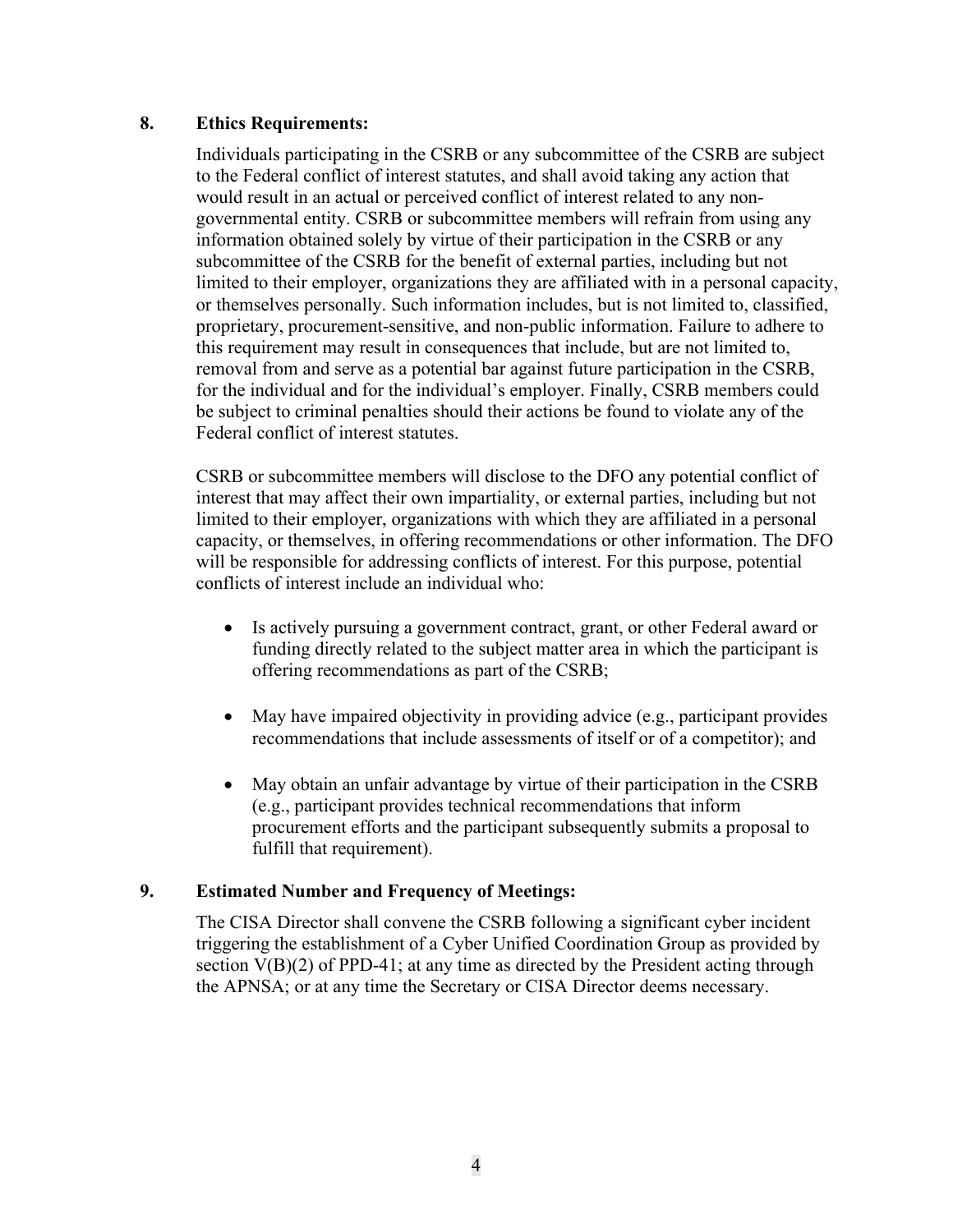# **10. Voting Procedures:**

Only CSRB members may vote. For matters requiring a vote of the CSRB, the CSRB Chair calls for a motion, requests a second for the motion, and then calls for the members to vote for or against the motion after appropriate deliberation. All matters requiring a vote by the CSRB are recorded in the official minutes of the meeting. All issues will be decided, and recommendations or decisions made (to include a vote to submit a report under section 6 of this Charter), by a majority vote of the CSRB members.

# **11. Agency Responsible for Providing Necessary Support:**

The CISA Director shall be responsible for administratively managing, supporting, and funding the CSRB.

# **12. Estimated Cost, Compensation, and Staff Support:**

The estimated annual cost of operating the CSRB is approximately \$2,800,000, which includes administrative expenses, contract support, and five Full-Time Equivalent employees to support the CSRB.

# **13. Designated Federal Officer:**

The CISA Director shall appoint full-time permanent employees to serve as the Designated Federal Officer (DFO) and Alternate DFOs (ADFO). The DFO or ADFO shall approve and schedule all CSRB meetings at the request of the Chair, approve meeting agendas, attend all CSRB and subcommittee meetings, adjourn any meeting when the DFO determines adjournment is appropriate, chair meetings in the absence of the Chair and Deputy Chair, and submit reports to the Secretary.

The DFO may review the participation of a member of the CSRB and recommend removal to the CISA Director of such member any time at his/her discretion to include for violation of established responsibilities as outlined in the CSRB Charter or any CSRB bylaws.

### **14. Recordkeeping:**

The records of the CSRB and any established subcommittees shall be handled in accordance with General Records Schedule 6.2, or other applicable and approved agency records disposition schedule. These records shall be available for public inspection and copying in accordance with the *Freedom of Information Act (FOIA),* 5 U.S.C. § 552, subject to any applicable FOIA exemptions or exclusions.